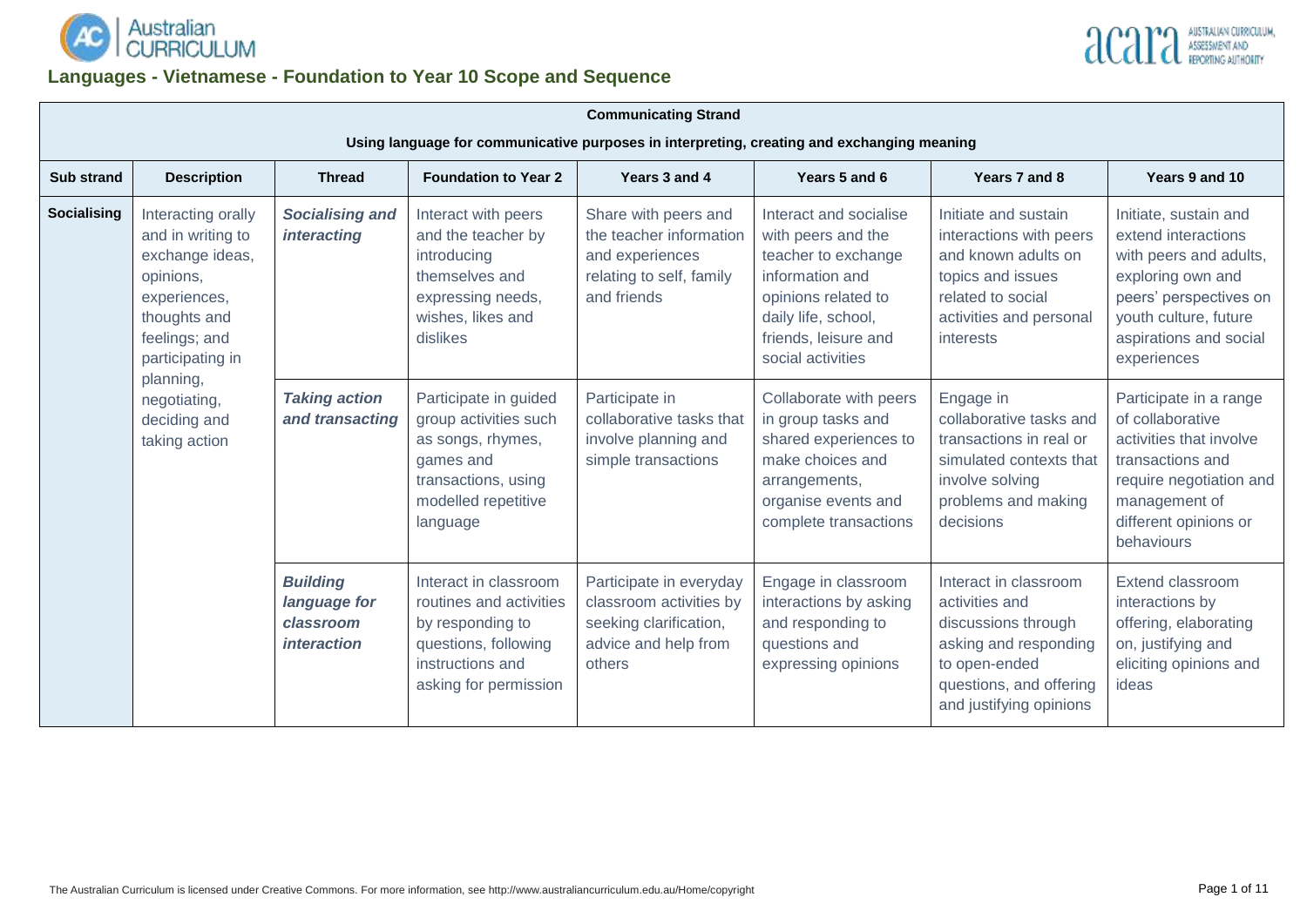

| <b>Sub strand</b> | <b>Description</b>                                                                                                                                                    | <b>Foundation to Year 2</b><br><b>Thread</b>                              |                                                                                                                                                                                            | Years 3 and 4                                                                                                                                                                                           | Years 5 and 6                                                                                                                                                                       | Years 7 and 8                                                                                                                                                                                                                             | Years 9 and 10                                                                                                                                                                                                          |
|-------------------|-----------------------------------------------------------------------------------------------------------------------------------------------------------------------|---------------------------------------------------------------------------|--------------------------------------------------------------------------------------------------------------------------------------------------------------------------------------------|---------------------------------------------------------------------------------------------------------------------------------------------------------------------------------------------------------|-------------------------------------------------------------------------------------------------------------------------------------------------------------------------------------|-------------------------------------------------------------------------------------------------------------------------------------------------------------------------------------------------------------------------------------------|-------------------------------------------------------------------------------------------------------------------------------------------------------------------------------------------------------------------------|
| Informing         | Obtaining,<br>processing,<br>interpreting and<br>conveying<br>information<br>through a range<br>of oral, written<br>and multimodal                                    | <b>Obtaining and</b><br>using<br><i>information</i>                       | Identify key words<br>and specific<br>information related to<br>their personal world in<br>simple spoken,<br>written, digital and<br>visual texts                                          | Locate and organise<br>information relating to<br>familiar contexts from<br>a range of spoken,<br>written, digital and<br>visual texts                                                                  | Locate, classify and<br>compare information<br>relating to personal,<br>social and natural<br>worlds from a range of<br>spoken, written, digital<br>and visual texts                | Locate, analyse and<br>compare information<br>relating to topics of<br>shared interest or<br>other learning areas<br>from a range of print,<br>visual, digital and<br>online sources                                                      | Locate, synthesise,<br>interpret and evaluate<br>information and<br>opinions from different<br>perspectives relating<br>to social issues and<br>other areas of interest<br>to teenagers                                 |
|                   | texts; developing<br>and applying<br>knowledge                                                                                                                        | <b>Conveying and</b><br>presenting<br><i>information</i>                  | Share information<br>about self, family,<br>school and friends,<br>using modelled<br>sentence structures<br>and illustrations to<br>support meaning                                        | <b>Present information</b><br>relating to familiar<br>contexts in modelled<br>spoken, written and<br>visual texts in different<br>modes, including<br>digital and multimodal                            | Present ideas and<br>information related to<br>topics of interest in a<br>range of formats,<br>including digital<br>presentations, for<br>different audiences                       | Convey information<br>and ideas on different<br>topics or events,<br>describing and<br>comparing views,<br>experiences and<br>aspects of culture,<br>using different modes<br>of presentation for<br>particular audiences<br>and contexts | Convey information,<br>ideas and viewpoints<br>from different<br>perspectives, selecting<br>appropriate modes of<br>presentation to<br>achieve specific<br>purposes for particular<br>audiences in relevant<br>contexts |
| <b>Creating</b>   | Engaging with<br>imaginative<br>experience by<br>participating in<br>responding to and<br>creating a range<br>of texts, such as<br>stories, songs,<br>drama and music | <b>Participating in</b><br>and responding<br>to imaginative<br>experience | Participate in shared<br>reading, viewing of or<br>listening to<br>imaginative texts and<br>respond through<br>miming, acting,<br>matching pictures<br>with text or answering<br>questions | Respond to<br>imaginative texts such<br>as fables, folk tales,<br>songs and stories by<br>identifying favourite<br>elements and making<br>simple statements<br>about settings,<br>characters and events | Engage with<br>imaginative texts,<br>including digital and<br>multimodal, by<br>identifying and<br>describing key<br>elements such as<br>themes, settings,<br>characters and events | Respond to different<br>types of imaginative<br>texts by explaining<br>themes, messages<br>and plot, and<br>commenting on<br>characters and events                                                                                        | Explore a range of<br>traditional and<br>contemporary forms of<br>art, literature and<br>entertainment, by<br>analysing values,<br>purposes and<br>language techniques,<br>and discussing issues<br>and themes          |

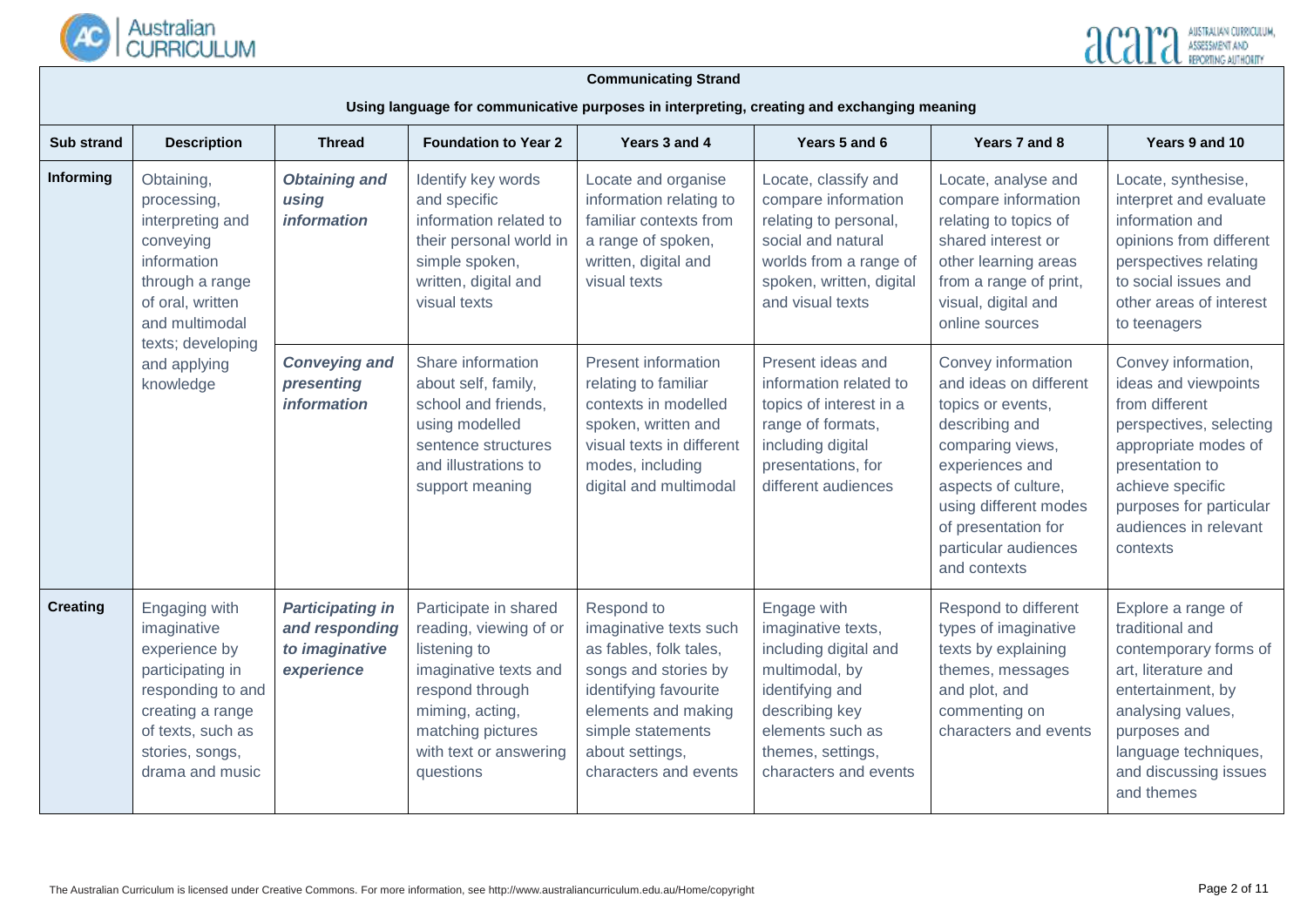

| <b>Sub strand</b>  | <b>Description</b>                                                                                                                                        | <b>Thread</b>                                                  | <b>Foundation to Year 2</b>                                                                                                                                                 |                                                                                                                                                                                               | Years 5 and 6                                                                                                                                                                                                               | Years 7 and 8                                                                                                                                                                                                                      | Years 9 and 10                                                                                                                                                                                          |
|--------------------|-----------------------------------------------------------------------------------------------------------------------------------------------------------|----------------------------------------------------------------|-----------------------------------------------------------------------------------------------------------------------------------------------------------------------------|-----------------------------------------------------------------------------------------------------------------------------------------------------------------------------------------------|-----------------------------------------------------------------------------------------------------------------------------------------------------------------------------------------------------------------------------|------------------------------------------------------------------------------------------------------------------------------------------------------------------------------------------------------------------------------------|---------------------------------------------------------------------------------------------------------------------------------------------------------------------------------------------------------|
|                    |                                                                                                                                                           | <b>Creating and</b><br>expressing<br>imaginative<br>experience | Create and perform<br>simple imaginative<br>texts such as chants,<br>songs and stories,<br>using familiar<br>language and non-<br>verbal forms of<br>expression             | Create and perform<br>imaginative texts such<br>as captions, chants,<br>raps, dialogues and<br>stories, using formulaic<br>expressions, modelled<br>language and visual<br>supports           | Present, reinterpret or<br>create alternative<br>versions of imaginative<br>texts, adapting events<br>or characters to<br>different modes and<br>contexts                                                                   | Create and present a<br>range of texts,<br>including multimodal<br>and digital texts,<br>involving imagined<br>places, events, people<br>and experiences, to<br>entertain others                                                   | Create a range of<br>imaginative texts in<br>different formats,<br>including multimodal<br>and digital formats, for<br>a range of audiences,<br>contexts and purposes                                   |
| <b>Translating</b> | Moving between<br>languages and<br>cultures orally<br>and in writing,<br>recognising<br>different<br>interpretations<br>and explaining<br>these to others | <b>Translating and</b><br><i>interpreting</i>                  | <b>Translate and</b><br>interpret familiar<br>Vietnamese words,<br>phrases and<br>expressions                                                                               | Translate and interpret<br>words and expressions<br>in simple Vietnamese<br>and English texts,<br>noticing similarities<br>and differences or non-<br>equivalence of words<br>and expressions | Translate and interpret<br>texts from Vietnamese<br>into English and vice<br>versa, noticing which<br>words or concepts are<br>easy or difficult to<br>translate                                                            | Translate and interpret<br>texts, compare own<br>translation of a range<br>of texts with others',<br>and explore<br>differences and<br>strategies to overcome<br>challenges in<br>translation                                      | Translate and interpret<br>texts for different<br>audiences and<br>contexts, and explore<br>how cultural concepts,<br>values and beliefs are<br>represented differently<br>in Vietnamese and<br>English |
|                    |                                                                                                                                                           | <b>Creating and</b><br>using bilingual<br><b>resources</b>     | Create bilingual texts<br>in both Vietnamese<br>and English for the<br>immediate learning<br>environment such as<br>labels, captions, wall<br>charts and other<br>resources | Create simple bilingual<br>texts such as signs or<br>notices, digital picture<br>dictionaries and word<br>banks for the<br>classroom and the<br>school community                              | Produce a range of<br>bilingual texts and<br>resources for their own<br>language learning and<br>for the school<br>community such as<br>posters, menus,<br>recipes or stories,<br>including multimodal<br>and digital forms | Produce bilingual texts<br>in multimodal and<br>digital forms for the<br>school and wider<br>community, and<br>provide subtitles,<br>commentaries or<br>glossaries of cultural<br>terms in either<br>language to assist<br>meaning | Create bilingual texts<br>in multimodal forms,<br>including digital, that<br>reflect aspects of<br>culture and language<br>for a variety of<br>Vietnamese and<br>Australian audiences                   |

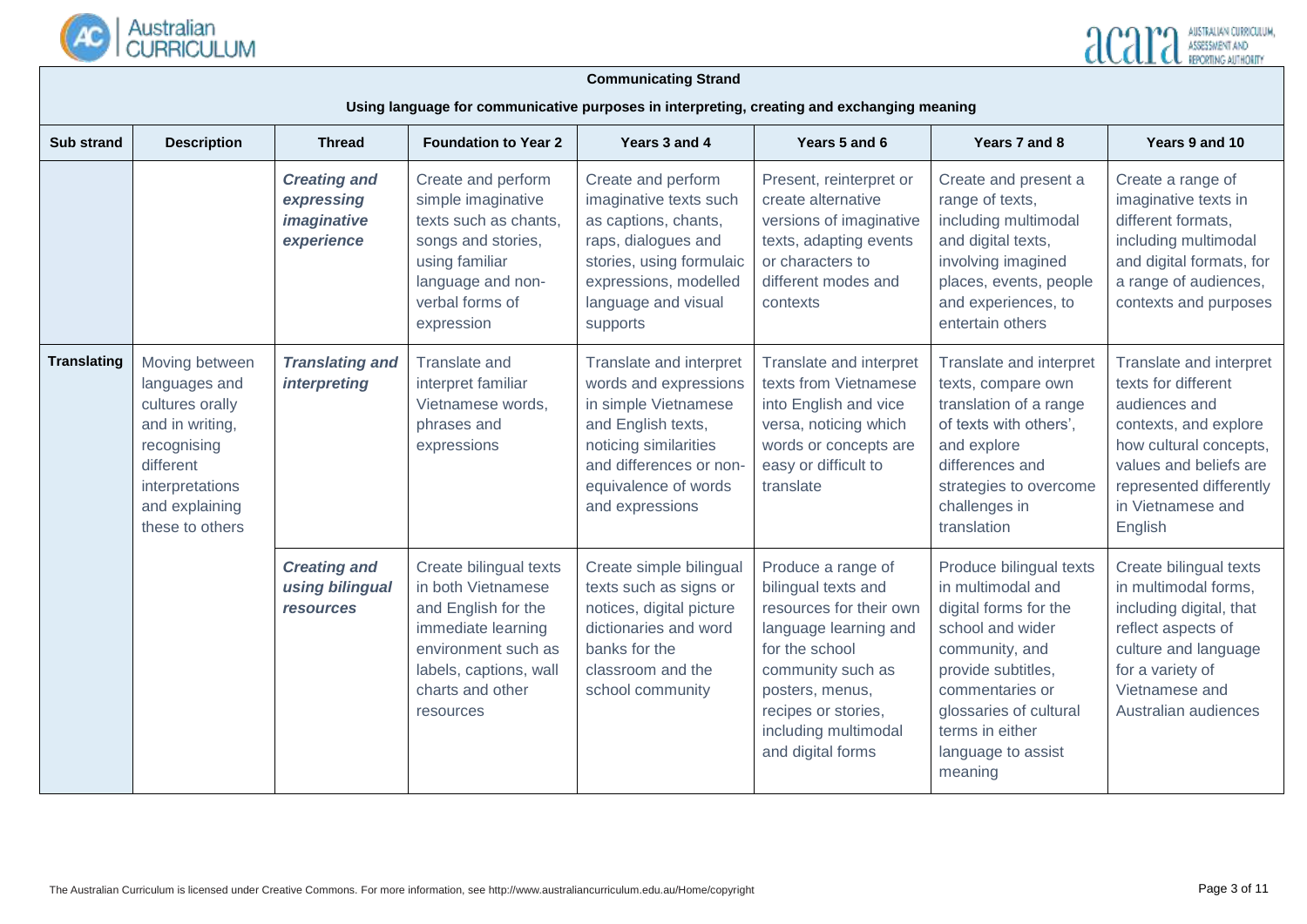

| <b>Sub strand</b> | <b>Description</b>                                                                                                                                                              | <b>Thread</b>                                                                                                        | <b>Foundation to Year 2</b>                                                                                                                                                                        | Years 3 and 4                                                                                                                                                                                       | Years 5 and 6                                                                                                                                                                                                 | Years 7 and 8                                                                                                                                                                             | Years 9 and 10                                                                                                                                                                                                         |
|-------------------|---------------------------------------------------------------------------------------------------------------------------------------------------------------------------------|----------------------------------------------------------------------------------------------------------------------|----------------------------------------------------------------------------------------------------------------------------------------------------------------------------------------------------|-----------------------------------------------------------------------------------------------------------------------------------------------------------------------------------------------------|---------------------------------------------------------------------------------------------------------------------------------------------------------------------------------------------------------------|-------------------------------------------------------------------------------------------------------------------------------------------------------------------------------------------|------------------------------------------------------------------------------------------------------------------------------------------------------------------------------------------------------------------------|
| <b>Reflecting</b> | Participating in<br>intercultural<br>exchange,<br>questioning<br>reactions and<br>assumptions; and<br>considering how<br>interaction<br>shapes<br>communication<br>and identity | <b>Reflecting on</b><br>the experience<br>of intercultural<br>communication                                          | Share opinions and<br>ways of behaving<br>when using<br>Vietnamese in home<br>and school contexts                                                                                                  | Reflect on their<br>experiences as<br>Vietnamese<br>background speakers<br>when interacting in<br>English and<br>Vietnamese,<br>identifying differences<br>in language use and<br>behaviours        | Reflect on their<br>experiences of<br>interacting in<br>Vietnamese- and<br>English-speaking<br>contexts, and discuss<br>adjustments to<br>language and<br>behaviours made<br>when moving between<br>languages | Reflect on cultural<br>differences between<br>Vietnamese and<br>English communicative<br>styles, discussing how<br>and why they modify<br>language for different<br>cultural perspectives | Reflect on how<br>meanings vary<br>according to cultural<br>assumptions that<br>Vietnamese and<br>English speakers bring<br>to interactions, and<br>take responsibility for<br>contributing to mutual<br>understanding |
|                   |                                                                                                                                                                                 | <b>Reflecting on</b><br>self as<br>language user<br>and how<br><i>identity is</i><br>shaped by<br><i>interaction</i> | Identify themselves<br>as members of<br>different groups,<br>including the<br>Vietnamese class, the<br>school, their family<br>and the community,<br>describing their roles<br>within these groups | Explore their own<br>sense of identity,<br>including elements<br>such as family,<br>background,<br>experiences, and ways<br>of using language in<br>Vietnamese- and<br>English-speaking<br>contexts | Reflect on how own<br>biography, including<br>family origins,<br>traditions and beliefs,<br>impacts on identity and<br>communication                                                                          | Reflect on how and<br>why being a speaker of<br>Vietnamese<br>contributes to their<br>sense of identity and is<br>important to their<br>Vietnamese cultural<br>heritage                   | Reflect on own cultural<br>identity and how it is<br>both shaped by and<br>influences ways of<br>communicating,<br>thinking and behaving                                                                               |

| <b>Understanding Strand</b>                                                                                                                                     |  |  |  |  |  |  |  |
|-----------------------------------------------------------------------------------------------------------------------------------------------------------------|--|--|--|--|--|--|--|
| Analysing and understanding language and culture as resources for interpreting and shaping meaning in intercultural exchange.                                   |  |  |  |  |  |  |  |
| Sub<br><b>Foundation to Year 2</b><br>Years 9 and 10<br><b>Thread</b><br>Years 3 and 4<br>Years 5 and 6<br>Years 7 and 8<br><b>Description</b><br><b>Strand</b> |  |  |  |  |  |  |  |

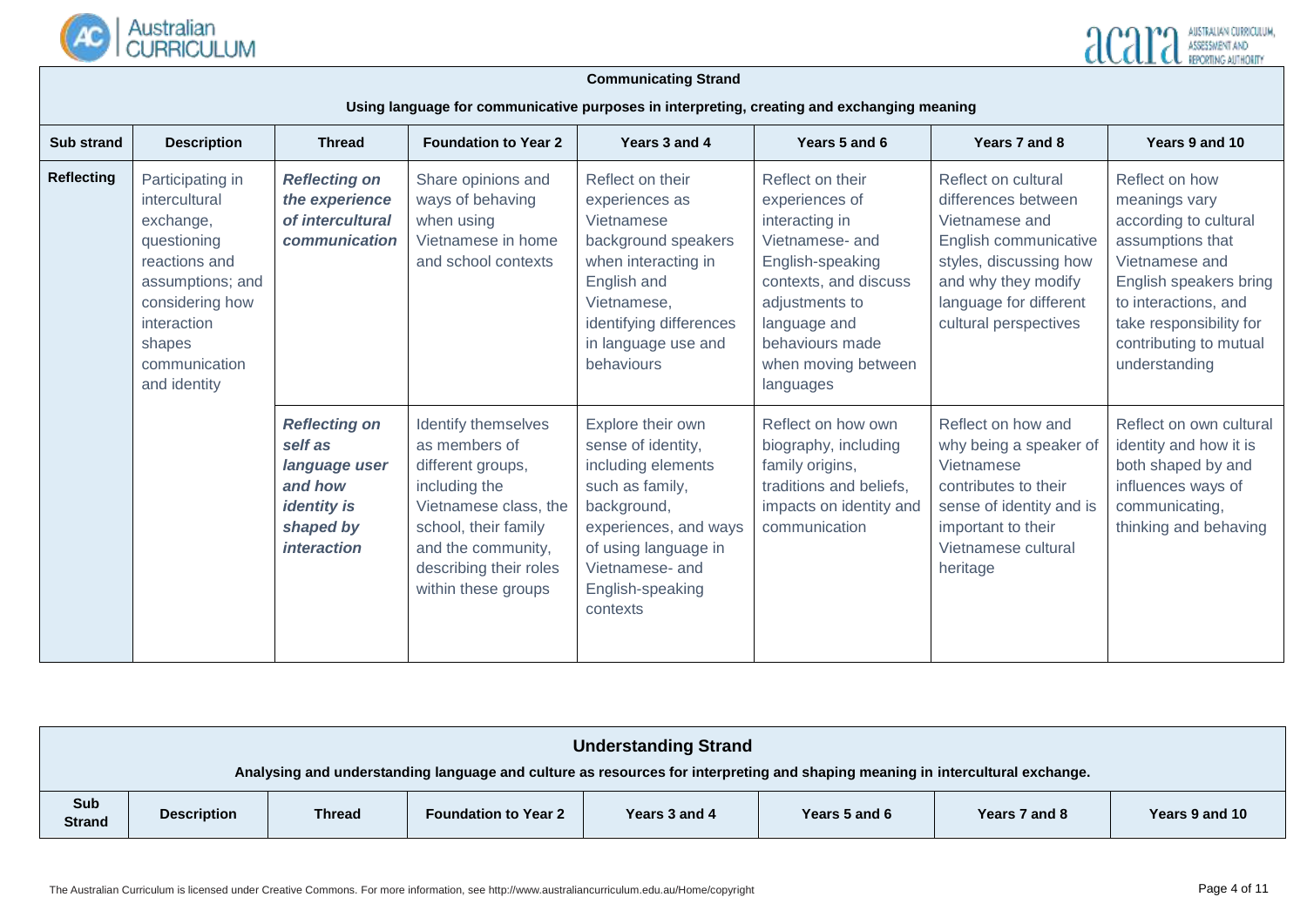



**Analysing and understanding language and culture as resources for interpreting and shaping meaning in intercultural exchange.**

| Sub<br><b>Strand</b>             | <b>Description</b>                                                                        | <b>Thread</b>                                     | <b>Foundation to Year 2</b>                                                                                                                                                                                              | Years 3 and 4                                                                                                                               | Years 5 and 6                                                                                                                                                                                                   | Years 7 and 8                                                                                                                                                                           | Years 9 and 10                                                                                                                                                                                                                                                                                                                   |
|----------------------------------|-------------------------------------------------------------------------------------------|---------------------------------------------------|--------------------------------------------------------------------------------------------------------------------------------------------------------------------------------------------------------------------------|---------------------------------------------------------------------------------------------------------------------------------------------|-----------------------------------------------------------------------------------------------------------------------------------------------------------------------------------------------------------------|-----------------------------------------------------------------------------------------------------------------------------------------------------------------------------------------|----------------------------------------------------------------------------------------------------------------------------------------------------------------------------------------------------------------------------------------------------------------------------------------------------------------------------------|
| <b>Systems</b><br>οf<br>language | Understanding<br>the language<br>system, including<br>sound, writing,<br>grammar and text | <b>Sounds and</b><br>writing systems              | Recognise the sounds<br>and tones of spoken<br>Vietnamese, and<br>notice how they are<br>represented in words<br>and symbols                                                                                             | <b>Experiment with</b><br>pronunciation and<br>spelling of Vietnamese<br>vowels, consonants<br>and tone markers                             | Recognise and apply<br>features of intonation<br>and pronunciation and<br>writing conventions<br>used in different types<br>of texts and contexts                                                               | <b>Apply Vietnamese</b><br>pronunciation, spelling<br>and intonation patterns<br>in a range of<br>sentences such as<br>statements, questions<br>and exclamations                        | Understand the role of<br>pronunciation, pauses,<br>pace, intonation,<br>fluency and<br>appropriate writing<br>conventions in<br>effective<br>communication and<br>apply this knowledge<br>to own interactions                                                                                                                   |
|                                  |                                                                                           | <b>Grammatical</b><br>and vocabulary<br>knowledge | Understand some first<br>elements of<br>Vietnamese grammar,<br>such as personal<br>pronouns, frequently<br>used nouns,<br>adjectives, verbs and<br>prepositions, and basic<br>rules of word order in<br>simple sentences | Develop knowledge of<br>nouns, adjectives,<br>verbs and adverbs to<br>describe actions,<br>people and objects,<br>and express<br>possession | Understand and use<br>basic grammatical<br>structures and explore<br>a range of nouns,<br>adjectives, adverbs,<br>verbs and<br>conjunctions, to<br>express opinions,<br>actions and events in<br>time and place | Understand and use<br>elements of<br>Vietnamese grammar<br>to organise and<br>elaborate on ideas and<br>opinions, such as<br>direct/indirect speech<br>and verbs to express<br>modality | Understand and use<br>compound sentence<br>structures,<br>conjunctions, and a<br>range of language<br>features, such as<br>similes or rhetorical<br>questions, and<br>combine them with<br>knowledge of Sino-<br>Vietnamese words and<br>abstract vocabulary to<br>enhance<br>communication and<br>achieve particular<br>effects |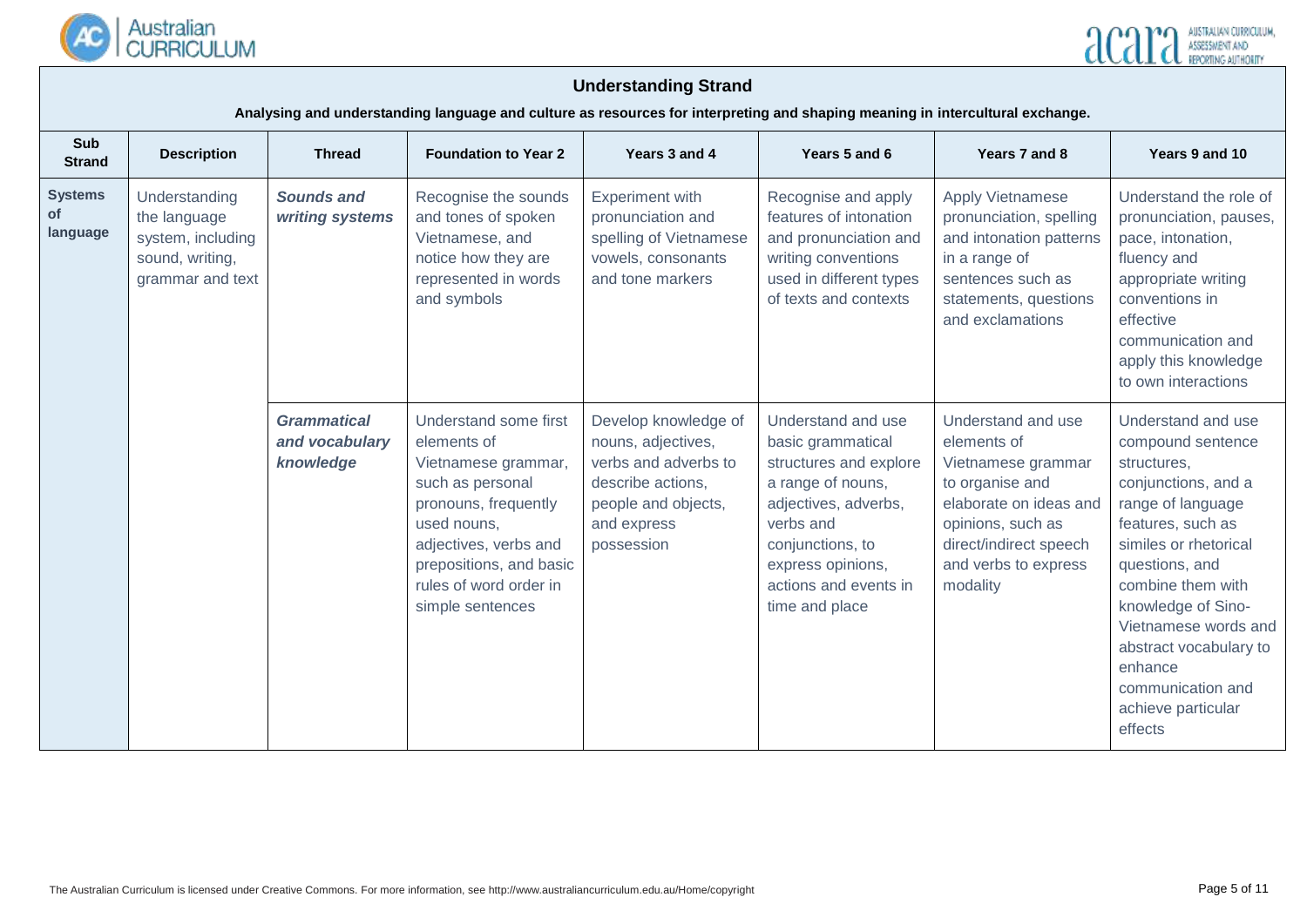



**Analysing and understanding language and culture as resources for interpreting and shaping meaning in intercultural exchange.**

| <b>Sub</b><br><b>Strand</b>            | <b>Description</b>                                                                                                                                            | <b>Foundation to Year 2</b><br><b>Thread</b>            |                                                                                                                                                                                   | Years 3 and 4                                                                                                                                             | Years 5 and 6                                                                                                                                                                                                                                     | Years 7 and 8                                                                                                                                                                        | Years 9 and 10                                                                                                                                                                                                                                 |
|----------------------------------------|---------------------------------------------------------------------------------------------------------------------------------------------------------------|---------------------------------------------------------|-----------------------------------------------------------------------------------------------------------------------------------------------------------------------------------|-----------------------------------------------------------------------------------------------------------------------------------------------------------|---------------------------------------------------------------------------------------------------------------------------------------------------------------------------------------------------------------------------------------------------|--------------------------------------------------------------------------------------------------------------------------------------------------------------------------------------|------------------------------------------------------------------------------------------------------------------------------------------------------------------------------------------------------------------------------------------------|
|                                        |                                                                                                                                                               | <b>Text structure</b><br>and<br>organisation            | Explore different types<br>of familiar texts, such<br>as captions, labels,<br>songs, rhymes and<br>fairy tales, noticing<br>similarities and<br>differences between<br>text types | Recognise the<br>features and purpose<br>of a range of familiar<br>texts such as stories,<br>greeting cards,<br>recipes,<br>advertisements and<br>posters | Understand the<br>structure and language<br>features of familiar<br>texts such as recipes,<br>recounts, narratives,<br>procedures, emails<br>and stories.<br>recognising that<br>linguistic choices<br>depend on purpose,<br>context and audience | Expand understanding<br>of how different types<br>of texts are structured<br>and employ particular<br>language features to<br>suit different<br>audiences, contexts<br>and purposes  | Understand the<br>relationship between<br>purpose, audience,<br>context, linguistic<br>features, and textual<br>and cultural elements<br>associated with<br>different types of<br>personal, reflective,<br>informative and<br>persuasive texts |
| Language<br>variation<br>and<br>change | Understanding<br>how languages<br>vary in use<br>(register, style,<br>standard and<br>non-standard<br>varieties) and<br>change over time<br>and from place to | <b>Variation of</b><br>language in use                  | Recognise that there<br>are variations in the<br>way Vietnamese<br>speakers greet and<br>address different<br>people                                                              | Explore how language<br>use varies according<br>to the age, gender and<br>relationship of<br>participants and the<br>context                              | Understand that<br>language is used<br>differently in different<br>contexts and<br>situations, for<br>example, at home, at<br>school, at the market<br>or at the doctor's<br>surgery                                                              | <b>Understand how</b><br>language use differs<br>between spoken and<br>written texts, and<br>depends on<br>participants,<br>relationships and the<br>purpose and mode of<br>delivery | Analyse and explain<br>how and why<br>language use varies<br>according to cultural<br>contexts, relationships<br>and purposes                                                                                                                  |
|                                        | place                                                                                                                                                         | The dynamic<br>and influential<br>nature of<br>language | Recognise that<br>Australia is a<br>multilingual society<br>and that Vietnamese is<br>one of the major<br>community languages<br>in Australia                                     | Recognise that<br>languages change<br>over time and<br>influence one another                                                                              | Explore how the<br>Vietnamese language<br>has changed over time<br>and how it has been<br>influenced by dialects<br>and accents across<br>regions of Vietnam                                                                                      | Explore the impact on<br>language of social,<br>cultural and<br>intercultural influences<br>such as globalisation<br>and new technologies                                            | Analyse the impact of<br>media, technology,<br>globalisation,<br>migration and popular<br>culture on Vietnamese<br>language use in<br>Vietnam and overseas                                                                                     |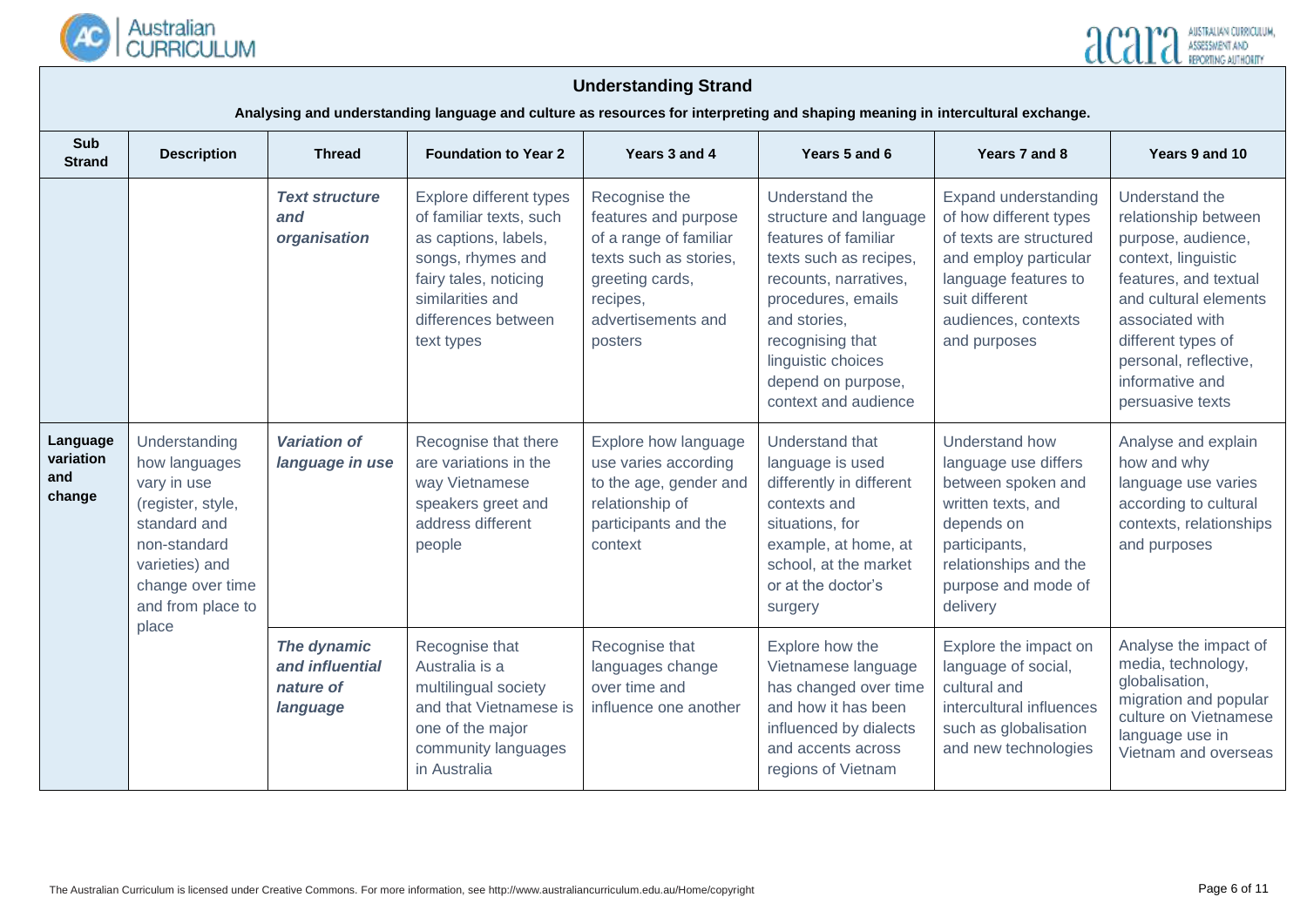



**Analysing and understanding language and culture as resources for interpreting and shaping meaning in intercultural exchange.**

| Sub<br><b>Strand</b>                  | <b>Description</b>                                                                                        | <b>Thread</b>                                  | <b>Foundation to Year 2</b>                                                                                                                                         | Years 3 and 4                                                                                                                                              | Years 5 and 6                                                                               | Years 7 and 8                                                                                                                                                                                               | Years 9 and 10                                                                                                                                                     |
|---------------------------------------|-----------------------------------------------------------------------------------------------------------|------------------------------------------------|---------------------------------------------------------------------------------------------------------------------------------------------------------------------|------------------------------------------------------------------------------------------------------------------------------------------------------------|---------------------------------------------------------------------------------------------|-------------------------------------------------------------------------------------------------------------------------------------------------------------------------------------------------------------|--------------------------------------------------------------------------------------------------------------------------------------------------------------------|
| Role of<br>language<br>and<br>culture | Analysing and<br>understanding<br>the role of<br>language and<br>culture in the<br>exchange of<br>meaning | The relationship<br>of language and<br>culture | Understand that the<br>ways in which people<br>use language reflect<br>their cultures, and<br>relate to where and<br>how they live and what<br>is important to them | Make connections<br>between cultural<br>practices and<br>language use, such as<br>culture-specific terms<br>or expressions in<br>Vietnamese and<br>English | Understand that<br>language use is<br>shaped by the values<br>and beliefs of a<br>community | Analyse the ways in<br>which choices in<br>language use reflect<br>cultural ideas and<br>perspectives, and<br>reflect on how what is<br>considered acceptable<br>in communication<br>varies across cultures | Understand the<br>reciprocal relationship<br>between language,<br>culture and<br>communication and<br>how this relationship<br>impacts on attitudes<br>and beliefs |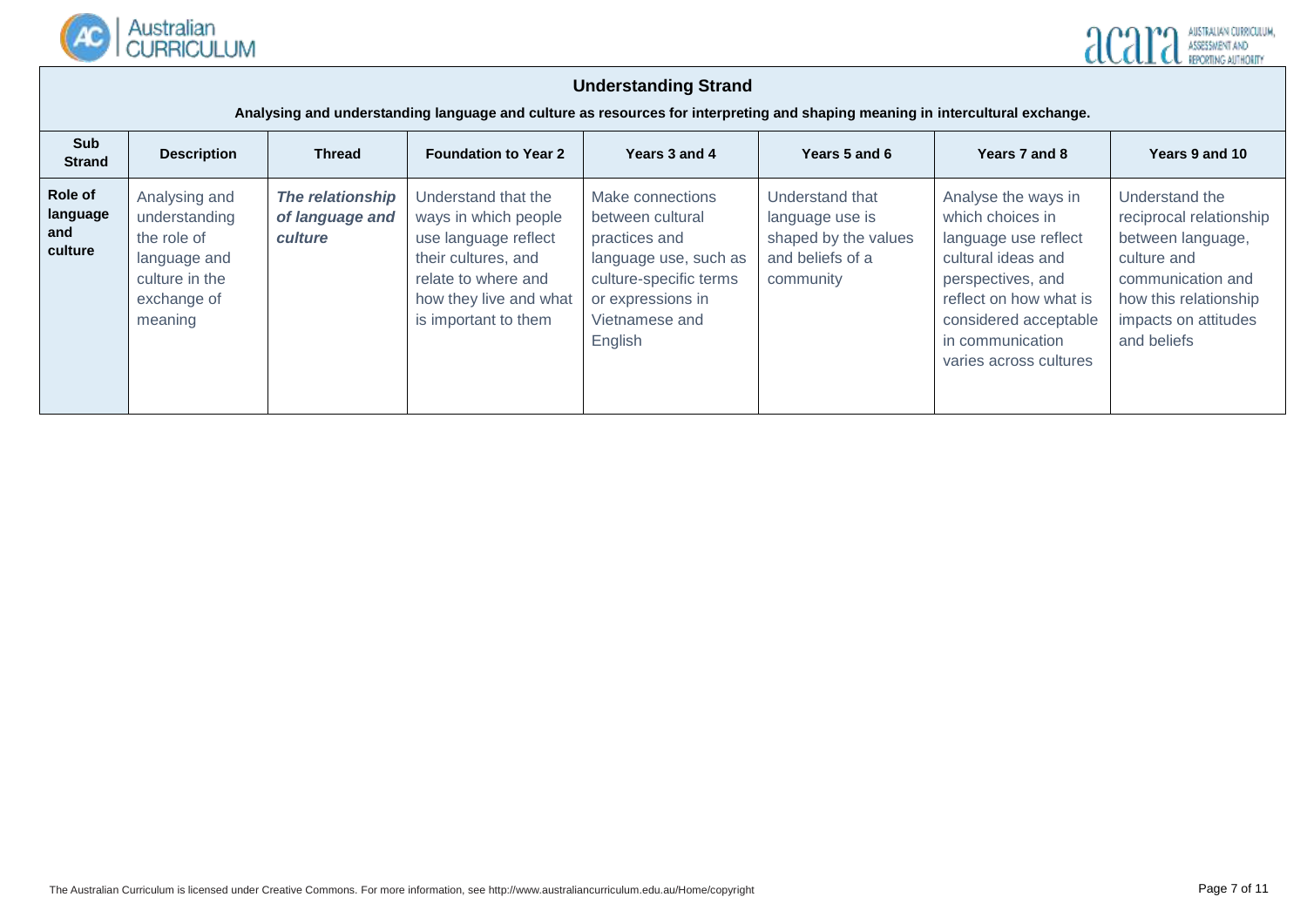

# **Languages - Vietnamese-Year 7-10 (Year 7 Entry) Scope and Sequence**



| <b>Communicating Strand</b><br>Using language for communicative purposes in interpreting, creating and exchanging meaning |                                                                                                                                                  |                                                       |                                                                                                                                                                                                                      |                                                                                                                                                                                                                                                      |  |  |  |  |  |
|---------------------------------------------------------------------------------------------------------------------------|--------------------------------------------------------------------------------------------------------------------------------------------------|-------------------------------------------------------|----------------------------------------------------------------------------------------------------------------------------------------------------------------------------------------------------------------------|------------------------------------------------------------------------------------------------------------------------------------------------------------------------------------------------------------------------------------------------------|--|--|--|--|--|
| <b>Sub Strand</b>                                                                                                         | <b>Description</b>                                                                                                                               | <b>Thread</b>                                         | Years 7 and 8                                                                                                                                                                                                        | Years 9 and 10                                                                                                                                                                                                                                       |  |  |  |  |  |
| Socialising                                                                                                               | Interacting orally and in<br>writing to exchange<br>ideas, opinions,<br>experiences, thoughts<br>and feelings; and<br>participating in planning, | <b>Socialising and</b><br><i>interacting</i>          | Socialise and interact with peers and the teacher to<br>exchange information on topics relating to self, family,<br>friends and interests, and to express opinions, likes<br>and dislikes                            | Initiate and sustain face-to-face and online interactions<br>with peers and adults to share personal opinions, and<br>compare ideas and experiences on familiar topics such<br>as friendship, leisure activities, teenage life and special<br>events |  |  |  |  |  |
| taking action                                                                                                             | negotiating, deciding and                                                                                                                        | <b>Taking action and</b><br>transacting               | Participate in guided and shared activities, such as<br>role-plays, performances and presentations, that<br>involve planning, deciding, making arrangements and<br>completing transactions                           | Participate in planning and decision making for social<br>and cultural events, negotiating options, explaining,<br>justifying, solving problems and completing<br>transactions                                                                       |  |  |  |  |  |
|                                                                                                                           |                                                                                                                                                  | <b>Building language for</b><br>classroom interaction | Interact with peers in class routines and exchanges by<br>asking and responding to questions, following<br>instructions and requesting support, for example, by<br>asking for repetition, rephrasing and explanation | Contribute to shared learning experiences and<br>structured discussions relating to the learning of<br>Vietnamese language and culture, clarifying<br>understanding, elaborating on opinions, and<br>expressing agreement or disagreement            |  |  |  |  |  |
| Informing                                                                                                                 | Obtaining, processing,<br>interpreting and<br>conveying information<br>through a range of oral,<br>written and multimodal                        | <b>Obtaining and using</b><br><i>information</i>      | Identify and use information such as topic, main ideas<br>and specific points in a range of spoken, written,<br>visual, digital and multimodal texts                                                                 | Compare, evaluate and use information and ideas<br>from diverse print, visual, digital and online sources<br>representing different perspectives related to common<br>areas of interest and study                                                    |  |  |  |  |  |
|                                                                                                                           | texts; developing and<br>applying knowledge                                                                                                      | <b>Conveying and</b><br>presenting information        | Present information and ideas relating to personal,<br>social and natural worlds in spoken, written, digital and<br>multimodal forms using modelled language structures                                              | Convey information and opinions on a variety of<br>selected topics using diverse modes of presentation to<br>suit specific audiences and purposes, and applying<br>conventions of text types                                                         |  |  |  |  |  |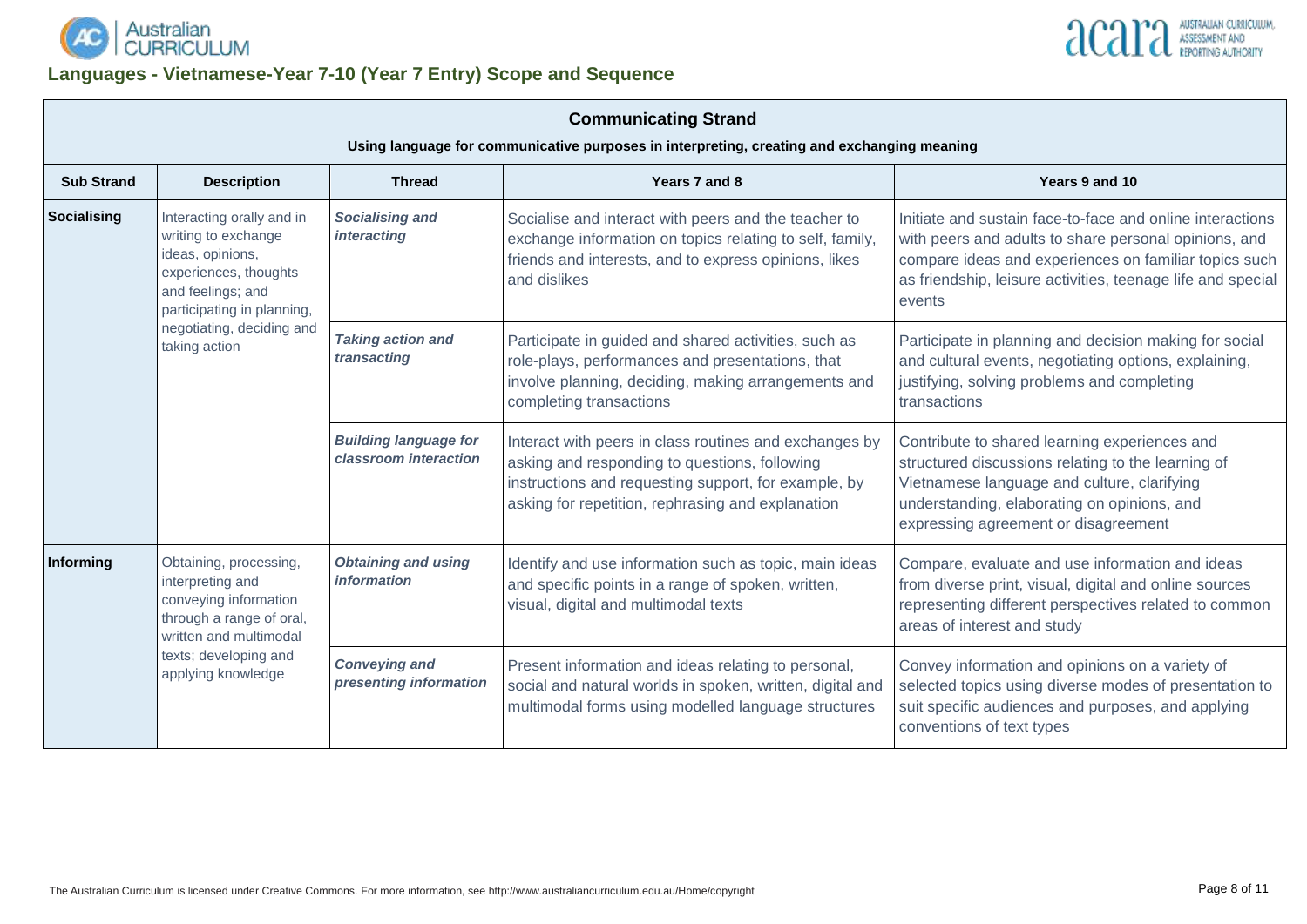



| <b>Sub Strand</b>                                                                                                                                                                  | <b>Description</b>                                                                                                 | <b>Thread</b>                                                          | Years 7 and 8                                                                                                                                                                                                                                             | Years 9 and 10                                                                                                                                                                                                                                                                      |
|------------------------------------------------------------------------------------------------------------------------------------------------------------------------------------|--------------------------------------------------------------------------------------------------------------------|------------------------------------------------------------------------|-----------------------------------------------------------------------------------------------------------------------------------------------------------------------------------------------------------------------------------------------------------|-------------------------------------------------------------------------------------------------------------------------------------------------------------------------------------------------------------------------------------------------------------------------------------|
| <b>Creating</b><br>Engaging with<br>imaginative experience<br>by participating in<br>responding to and<br>creating a range of texts,<br>such as stories, songs,<br>drama and music |                                                                                                                    | <b>Participating in and</b><br>responding to<br>imaginative experience | Engage with a range of imaginative texts, including<br>multimodal and digital texts, such as cartoons, folk<br>tales, picture books, comics, poems and songs, and<br>identify and describe key elements such as theme,<br>setting, characters and actions | Respond to a range of traditional and contemporary<br>forms of art and entertainment, and imaginative and<br>creative texts, including digital texts, describing and<br>discussing themes, values, plot and representations of<br>characters and events, and expressing preferences |
|                                                                                                                                                                                    |                                                                                                                    | Creating and expressing<br>imaginative experience                      | Create texts, including multimodal and digital texts, or<br>adapt familiar imaginative texts for a range of<br>audiences, using modelled language structures and<br>different modes of presentation to enhance effect                                     | Create imaginative texts in multimodal and digital<br>forms that draw on past experiences or future<br>possibilities, for a range of purposes, such as self-<br>expression or engagement, and for a range of<br>audiences                                                           |
| <b>Translating</b>                                                                                                                                                                 | Moving between<br>languages and cultures<br>orally and in writing,<br>recognising different<br>interpretations and | Translating and<br>interpreting                                        | Translate and interpret short texts from Vietnamese<br>into English and vice versa, identifying aspects that are<br>similar or different and words or phrases that translate<br>easily or with difficulty                                                 | Translate and interpret texts from Vietnamese into<br>English and vice versa, compare different versions of<br>translations, explore differences and identify strategies<br>to overcome challenges in translation                                                                   |
|                                                                                                                                                                                    | explaining these to others                                                                                         | Creating and using<br>bilingual resources                              | Create a range of bilingual texts and resources such<br>as captions, signs, posters, digital picture dictionaries<br>or menus to assist language learning in the classroom<br>and in the school community                                                 | Produce bilingual resources in multimodal and digital<br>forms for the school and local community, such as<br>travel brochures, comics, blogs or video clips,<br>considering the role of culture when transferring<br>meaning from one language to another                          |
| <b>Reflecting</b>                                                                                                                                                                  | Participating in<br>intercultural exchange,<br>questioning reactions and<br>assumptions; and                       | Reflecting on the<br>experience of intercultural<br>communication      | Compare personal responses and reactions during<br>interactions in Vietnamese and English, noticing how<br>interaction involves culture as well as language                                                                                               | Reflect on own ways of communicating in Vietnamese<br>and English, recognising that intercultural<br>communication involves shared responsibility for<br>meaning-making                                                                                                             |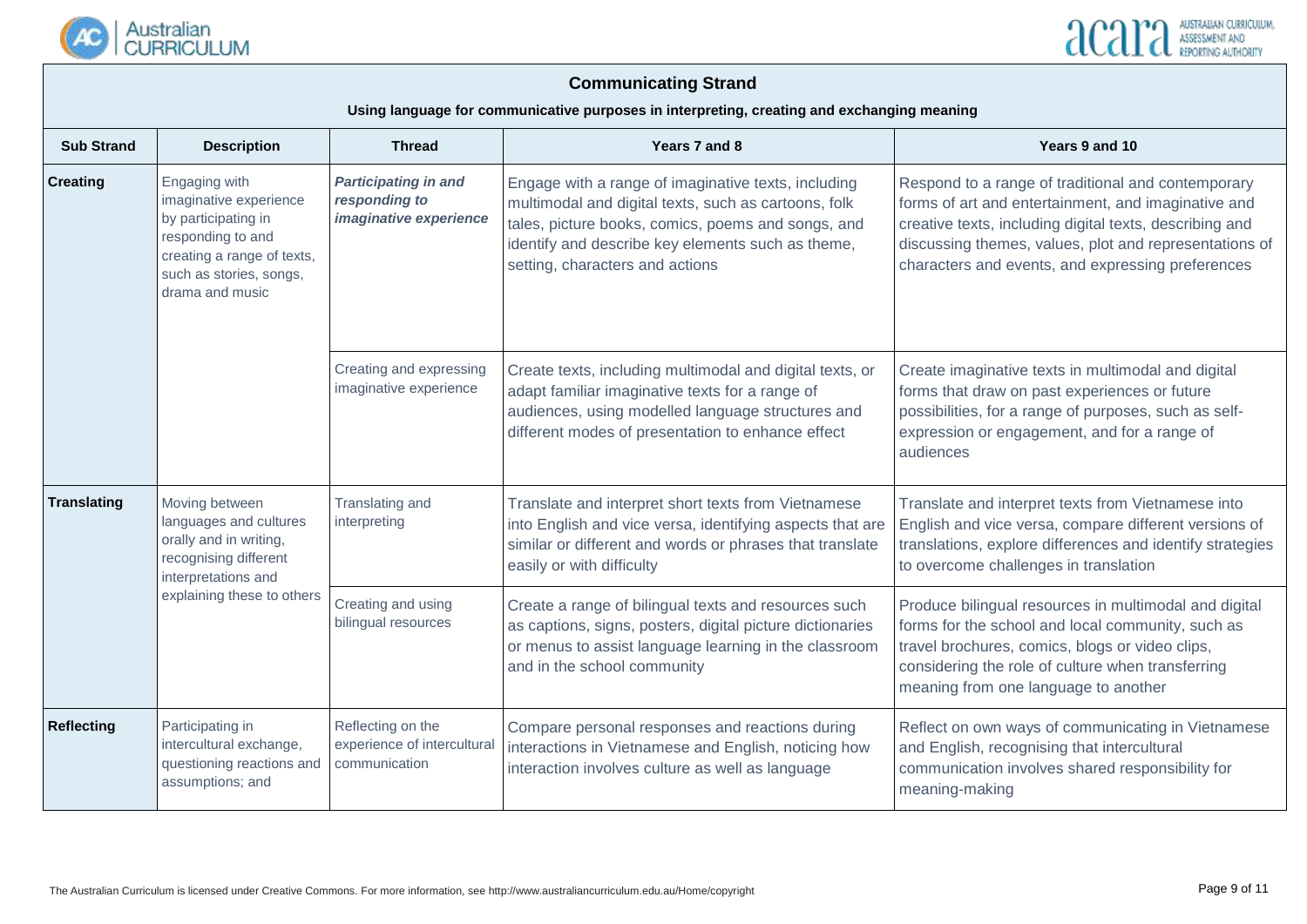



| <b>Sub Strand</b> | <b>Description</b>                                                     | <b>Thread</b>                                                                          | Years 7 and 8                                                                                                                                                   | Years 9 and 10                                                                                                                                             |
|-------------------|------------------------------------------------------------------------|----------------------------------------------------------------------------------------|-----------------------------------------------------------------------------------------------------------------------------------------------------------------|------------------------------------------------------------------------------------------------------------------------------------------------------------|
|                   | considering how<br>interaction shapes<br>communication and<br>identity | Reflecting on self as<br>language user and how<br>identity is shaped by<br>interaction | Reflect on own biography, including family origins,<br>traditions and beliefs, considering how it impacts on<br>identity and shapes intercultural communication | Reflect on own sense of identity as a Vietnamese and<br>English speaker, and discuss ways in which identity is<br>expressed in intercultural communication |

|                               | <b>Understanding Strand</b><br>Analysing and understanding language and culture as resources for interpreting and shaping meaning in intercultural exchange |                                                |                                                                                                                                                                                                                                                                                                                                       |                                                                                                                                                                                                                                                              |  |  |  |  |  |
|-------------------------------|-------------------------------------------------------------------------------------------------------------------------------------------------------------|------------------------------------------------|---------------------------------------------------------------------------------------------------------------------------------------------------------------------------------------------------------------------------------------------------------------------------------------------------------------------------------------|--------------------------------------------------------------------------------------------------------------------------------------------------------------------------------------------------------------------------------------------------------------|--|--|--|--|--|
| <b>Sub Strand</b>             | <b>Description</b>                                                                                                                                          | <b>Thread</b>                                  | Years 7 and 8                                                                                                                                                                                                                                                                                                                         | Years 9 and 10                                                                                                                                                                                                                                               |  |  |  |  |  |
| <b>Systems of</b><br>language | Understanding the<br>language system,<br>including sound, writing,<br>grammar and text                                                                      | <b>Sound and writing</b><br>systems            | Recognise the features of the Vietnamese sound and<br>writing system, including tones and tone markers, and<br>explore Vietnamese pronunciation and spelling rules                                                                                                                                                                    | Apply knowledge of sounds, tones and spelling to<br>spoken and written Vietnamese, inferring the meaning<br>of unfamiliar words encountered in a range of contexts,<br>and explore intonation patterns and pauses in a range<br>of sentences                 |  |  |  |  |  |
|                               |                                                                                                                                                             | <b>Grammatical and</b><br>vocabulary knowledge | Develop knowledge of common grammatical elements<br>and structures such as nouns, personal pronouns,<br>adjectives, verbs, compound words, adverbs of<br>frequency, conjunctions, statements, negations and<br>questions, to describe events, actions and qualities of<br>people and objects, and to express courtesy and<br>opinions | Expand grammatical and vocabulary knowledge to<br>communicate, link and extend ideas, for example, using<br>cohesive devices such as conjunctions, verbs to<br>express modality, direct/indirect speech, abstract<br>vocabulary and common Vietnamese idioms |  |  |  |  |  |
|                               |                                                                                                                                                             | <b>Text structure and</b><br>organisation      | Examine the structures and language features of a<br>range of short familiar personal texts, including<br>descriptive, informative and imaginative texts, and<br>identify audience and purpose                                                                                                                                        | Analyse the relationship between context, purpose and<br>audience, language features and cultural elements<br>associated with different types of texts in actual or<br>online contexts                                                                       |  |  |  |  |  |